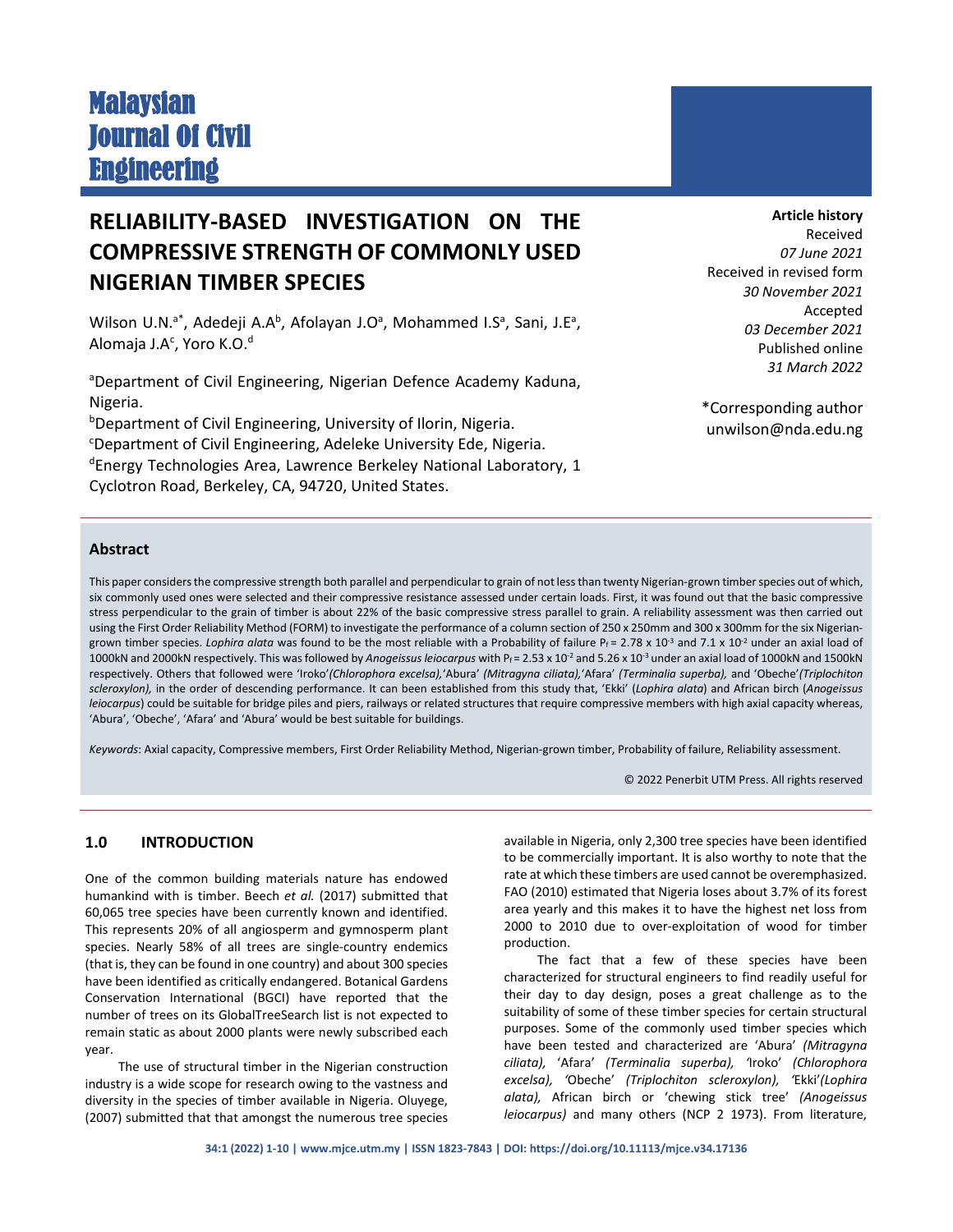'Abura' has been classified as an N4 timber with a basic compressive stress parallel to grain of 17.41N/mm2, 'Afara' has been classified as an N5 timber with a basic compressive stress parallel to grain of 9.62N/mm2. 'Iroko' has been classified as an N3 timber with a basic compressive stress parallel to grain of 18.21N/mm2, 'Obeche' belongs to the class N5 timber with a basic compressive stress parallel to grain of 9.22N/mm2, and 'Ekki' has been classified under-strength class N1 timber with a basic compressive stress parallel to grain of 28.01N/mm2 all in accordance to the Nigerian Code of Practice NCP 2 of 1973 (Aguwa 2016). The African birch timber which has a basic compressive strength of 19.62N/mm2 belongs to strength class N2 grade timber by the NCP 2 (1973) system of grading. According to the European structural timber strength classification system (EN 338 2009), *Ceiba pentandra, Vitex doniana and Pseudocedrela kotschyi* were assigned to strength class C16, D30 and D35 respectively (Jimoh and Ibitolu, 2018). While *Azadirachta indica* was graded into strength class D40 and *Xylopia aethiopica* was graded into strength class D70 in accordance with BS 5268 (Jimoh and Aina, 2017).

These common timber species have been used for several construction purposes but there is the need to know their reliability and level of performance which could provide suitable guidance for specific structural purposes other than simply knowing their strength classes. Certain researches have been reported on some timber species to investigate their performance in flexure under certain limit state conditions. For instance, Aguwa and Sadiku (2011) revealed from a reliability assessment that the Nigerian 'Ekki' *(Lophira alata)* timber is structurally satisfactory for timber bridge beams at depth of 400mm, breadth of 150mm and span of 5000 to 7000mm under the ultimate limit state of loading. It showed a probability of failure in flexure under the specified operating conditions of 1.1 x 10<sup>-7</sup>. If optimization studies were to be carried out, a more economical section and span would possibly have been found.

Aguwa (2012) in another work showed from a reliability study that the Nigerian-grown 'Apa' *(Afzelia bipindensis)* timber is a satisfactory structural timber for bridge beams at depth of 400mm, breadth of 150mm and span of 5000mm under the ultimate limit state of loading. The possible chances of failure of the Nigerian Apa timber bridge beam in flexure and deflection are 2.062×10<sup>-3</sup> and 2.673×10<sup>-14</sup> respectively, under specified design conditions.

Some columns could be subjected to different load types at the same time depending on the type and purpose of the structure. Osama and Hassan (2019) investigated the loadbearing behaviour of timbers subjected to both compression and flexure specially referred to as beam-columns. Two design approaches namely the effective length method and the secondorder analysis were used to account for the flexural buckling. In an attempt to develop an alternative interaction formula to check the stability of beam-columns with the risk of buckling failure, the second-order analysis was found as an alternative tool for structural engineers to measure the stability of axially loaded members subjected to the risk of flexural buckling failure.

Jimoh et al. (2017) studied the compressive strength characteristics of the Nigerian grown Apa (*Afzelia bipindensis*) and Opon (*Lannea schimperi*) timber species for certain nominal lengths of 200, 400, 600 and 800mm and a nominal width and thickness of 50mm by 50mm. The data revealed that Apa and Opon have average densities of 652.74 and 472.60 kg/m3 respectively. From the findings, the mean moisture content (MC) of both species were less than the fibre saturation point (FSP) recommended value of 25-30% and the average strength at a yield of Apa and Opon are 35.65 N/mm2 and 14.00N/mm2. From the compressive strength test, the relationship which between the compressive stress and slenderness ratio resulted in the design model for Apa (*Afzelia bipindensis*) and Opon column (*Lannea schimperi*) given by σ = 47.882-0.009λ and σ  $=$  17.221<sup>-0.007λ</sup> respectively where σ is the experimental yield stress of the timber gotten from the ratio of the column specimen load to its cross-sectional area and  $\lambda$  is the slenderness ratio of the timber column. This is the ratio of the effective length of the column to its radius of gyration as shown in Equations 1 - 4, (when making reference to true slenderness ratio) or the ratio of the length of the column to its breadth (when referring to its false slenderness ratio).

The slenderness ratio  $\lambda$  was computed from the relation

| $\lambda = \frac{L_e}{L}$ | (1) |
|---------------------------|-----|
| Where                     |     |
| $r = \sqrt{\frac{I}{A}}$  | (2) |
| $A = BD$                  | (3) |
| and                       |     |

 $I = \frac{BD^2}{12}$  $\frac{3D}{12}$  (4)

Where I- moment of inertia

A- Cross-sectional area of column

B- Breadth of column section

D- Depth of column section

This is strongly in conformity with Benu *et al.* (2012) showed that, the reliability of a column can be improved by choosing adequate section dimensions since the reliability was affected by varying the slenderness and load ratios*.* The time-based reliability analysis result shows the fact that Apa and Opon timber species have reliability indices of 0.64 and 0.65 respectively for a service life of 50 years, assuming other serviceability conditions are met.

Wiesner and Bisby (2019) in an attempt to evaluate the performance of a laminated timber column under fire attack, reviewed and assessed available data and methods to design timber compression elements for fire resistance as a laminated column mass. Collected data from history for certain [fire](https://www.sciencedirect.com/topics/engineering/fire-resistance-test)  [resistance tests](https://www.sciencedirect.com/topics/engineering/fire-resistance-test) were compared against the available design calculation methods. The resulting meta-analysis suggested that the available methods are all able to make reasonable predictions (with an average [mean absolute percentage error](https://www.sciencedirect.com/topics/engineering/mean-absolute-error) (MAPE) of 22% across methods) of the fire resistance of gluedlaminated columns exposed to standard fires; however, the available methods for Cross Laminated Timber walls give inconsistent (MAPE of 46% across all methods and 30% excluding extreme outliers) and potentially non-conservative results (up to 88% of investigated cases are statistically nonconservative).

Wilson *et al.* (2018) reported that the Nigerian-grown African-birch is adequate as a structural material for use as solid timber columns at a depth and breadth of 150mm, an effective length of 3600mm and an axial load of 260kN; with a probability of failure of 8.85  $\times$  10<sup>-3</sup>. Furthermore, it was discovered that a column of similar effective length can support an axial load of 1000kN with a probability of failure of 4.85  $\times$  10<sup>-2</sup> at a depth of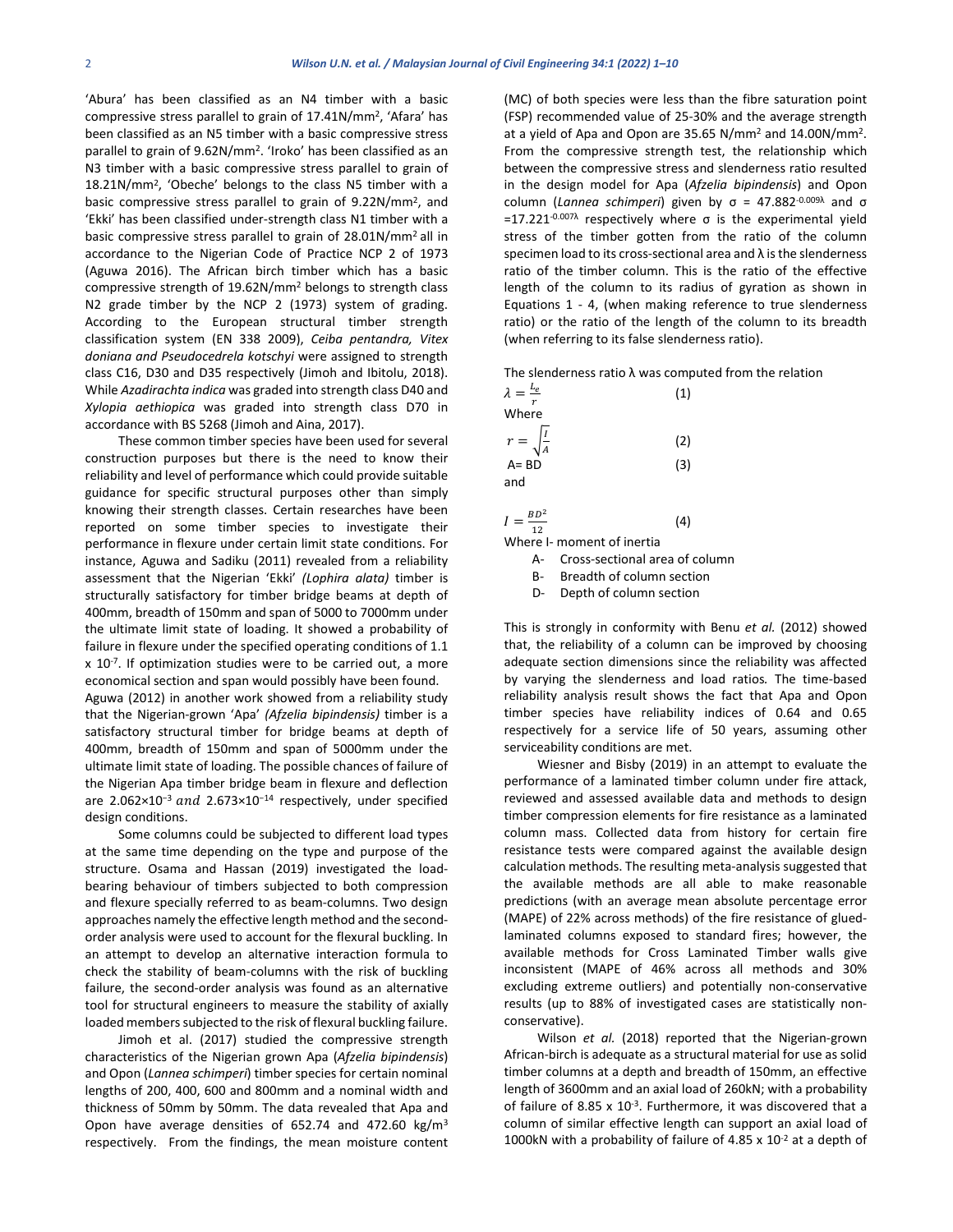400mm, breadth of 200mm. In the reliability by failure rate method, the Nigerian-grown African birch showed a higher failure rate at an interval of 10 years over a 100-year expected lifespan under flexure when compared to compression and this can be attributed to their respective basic compressive and static bending strength values.

The compressive strength is selected and considered amongst all other structural/mechanical properties for this research because it is most relevant to the compressive resistance or the axial load capacity of the various timber species considered. The basic compressive stress is a function of the respective mean compressive stresses of the individual timber species. This basic compressive strength or stress could either be parallel or perpendicular to the grain of the timber considered. Aguwa (2016) investigated about twenty structural timber species for compressive stress perpendicular and parallel to grain all in accordance with BS 373 (1957) using small clear test specimens. For each of the species, the basic stress, and the various available grade stresses of timber (grade 80, grade 63, grade 50 and grade 40) were evaluated according to NCP 2 (1973). These grades or classes are meant to account for defects or other strength-reducing features associated with the timber to various degrees (Aguwa, 2016).

Getting the information about the class and performance of different timber species is necessary but not absolutely sufficient. In this study, a reliability-based method is to be employed in the investigation of the compressive strength of some Nigerian timber species. This is carried out using certain data on the mechanical properties of some Nigerian-grown timber species to which statistical analysis would be applied. The probability distributions of the relevant parameters would be used for the First Order Reliability Method to determine their capacity and performance in sustaining several axial loads. The aim of this study is to carry out a reliability assessment which aids to study and compare the performance of some commonly

used timber species when used as columns under certain loads for the purpose of subsequently categorising the timber species for specific structural uses considering the available commercial sizes of solid sections in Nigeria.

The information contained in Aguwa (2016) is relevant to investigate the relationship between the compressive stress parallel to grain and that perpendicular to grain.

Table 1 shows the compressive stress parallel to grain of twenty different species of Nigerian-grown timber at 18% moisture content. While Table 2 shows the compressive stresses perpendicular to grain for some timber species at 18% moisture content available in Nigeria.

| S/N            | Specie          | Mean                 | Standard             | Basic                | Grade                | Grade                | Grade                | Grade                |
|----------------|-----------------|----------------------|----------------------|----------------------|----------------------|----------------------|----------------------|----------------------|
|                |                 | Failure              | Deviation            | <b>Stress</b>        | 80 Stress            | 63 Stress            | 50 Stress            | 40 Stress            |
|                |                 | <b>Stress</b>        |                      |                      |                      |                      |                      |                      |
|                |                 | (N/mm <sup>2</sup> ) | (N/mm <sup>2</sup> ) | (N/mm <sup>2</sup> ) | (N/mm <sup>2</sup> ) | (N/mm <sup>2</sup> ) | (N/mm <sup>2</sup> ) | (N/mm <sup>2</sup> ) |
| 1              | Abura           | 39.99                | 3.57                 | 17.41                | 13.93                | 10.97                | 8.71                 | 6.96                 |
| $\overline{2}$ | Afara           | 24.31                | 2.92                 | 9.62                 | 7.70                 | 6.06                 | 4.81                 | 3.85                 |
| 3              | Apa             | 47.46                | 2.51                 | 22.86                | 18.29                | 14.40                | 11.43                | 9.14                 |
| 4              | Ara             | 29.86                | 4.33                 | 10.87                | 8.70                 | 6.85                 | 5.44                 | 4.35                 |
| 5              | Araba           | 21.84                | 3.60                 | 7.39                 | 5.91                 | 4.66                 | 3.70                 | 2.96                 |
| 6              | Ayo             | 39.83                | 2.84                 | 18.25                | 14.60                | 11.50                | 9.13                 | 7.30                 |
| $\overline{7}$ | Danta           | 58.97                | 7.81                 | 22.39                | 17.91                | 14.11                | 11.20                | 8.96                 |
| 8              | Ebony           | 54.13                | 5.70                 | 22.45                | 17.96                | 14.14                | 11.23                | 8.98                 |
| 9              | Ekki            | 74.17                | 9.95                 | 28.01                | 22.41                | 17.65                | 14.01                | 11.20                |
| 10             | Gmelina         | 45.22                | 10.74                | 11.10                | 8.88                 | 6.99                 | 5.55                 | 4.44                 |
| 11             | Iroko           | 39.51                | 2.74                 | 18.21                | 14.57                | 11.47                | 9.11                 | 7.28                 |
| 12             | Lagos Mahogany  | 44.47                | 10.47                | 11.03                | 8.82                 | 6.95                 | 5.52                 | 4.41                 |
| 13             | Mansonia        | 46.48                | 6.04                 | 17.81                | 14.25                | 11.22                | 8.91                 | 7.12                 |
| 14             | Obeche          | 24.53                | 3.33                 | 9.22                 | 7.38                 | 5.81                 | 4.61                 | 3.69                 |
| 15             | Okan            | 58.47                | 2.76                 | 30.14                | 24.11                | 18.99                | 15.07                | 12.06                |
| 16             | Okwen           | 50.16                | 7.11                 | 18.46                | 14.77                | 11.63                | 9.23                 | 7.38                 |
| 17             | Omu             | 49.21                | 6.74                 | 18.42                | 14.74                | 11.60                | 9.21                 | 7.37                 |
| 18             | Opepe           | 65.26                | 5.25                 | 29.13                | 23.30                | 18.35                | 14.57                | 11.65                |
| 19             | Sapele Mahogany | 51.68                | 7.72                 | 18.52                | 14.82                | 11.67                | 9.26                 | 7.41                 |
| 20             | Walnut          | 48.92                | 9.66                 | 14.54                | 11.63                | 9.16                 | 7.27                 | 5.82                 |

**Table 1.** Compressive stresses parallel to grain at a moisture content of 18% for some Nigerian timber species (Adapted from Aguwa 2016).

**Table 2.** Compressive stresses perpendicular to grain at a moisture content of 18% for some Nigerian timber species (Adapted from Aguwa 2016)

|     |        |                      |                      | $\cdot$              |                      |                      |                      |                      |
|-----|--------|----------------------|----------------------|----------------------|----------------------|----------------------|----------------------|----------------------|
| S/N | Specie | Mean                 | Standard             | <b>Basic</b>         | Grade                | Grade                | Grade                | Grade                |
|     |        | Failure              | Deviation            | <b>Stress</b>        | 80 Stress            | 63 Stress            | 50 Stress            | 40 Stress            |
|     |        | <b>Stress</b>        |                      |                      |                      |                      |                      |                      |
|     |        | (N/mm <sup>2</sup> ) | (N/mm <sup>2</sup> ) | (N/mm <sup>2</sup> ) | (N/mm <sup>2</sup> ) | (N/mm <sup>2</sup> ) | (N/mm <sup>2</sup> ) | (N/mm <sup>2</sup> ) |
|     | Abura  | 8.65                 | 1.57                 | 3.20                 | 2.56                 | 2.02                 | 1.60                 | 1.28                 |
| 2   | Afara  | 5.50                 | 0.96                 | 2.09                 | 1.67                 | 1.32                 | 1.05                 | 0.84                 |
| 3   | Apa    | 9.67                 | 0.91                 | 5.05                 | 4.04                 | 3.18                 | 2.53                 | 2.02                 |
| 4   | Ara    | 6.94                 | 1.60                 | 2.05                 | 1.64                 | 1.29                 | 1.03                 | 0.82                 |
| 5   | Araba  | 8.47                 | 2.55                 | 1.62                 | 1.30                 | 1.02                 | 0.81                 | 0.65                 |
| 6   | Ayo    | 6.81                 | 0.45                 | 3.69                 | 2.95                 | 2.33                 | 1.35                 | 1.48                 |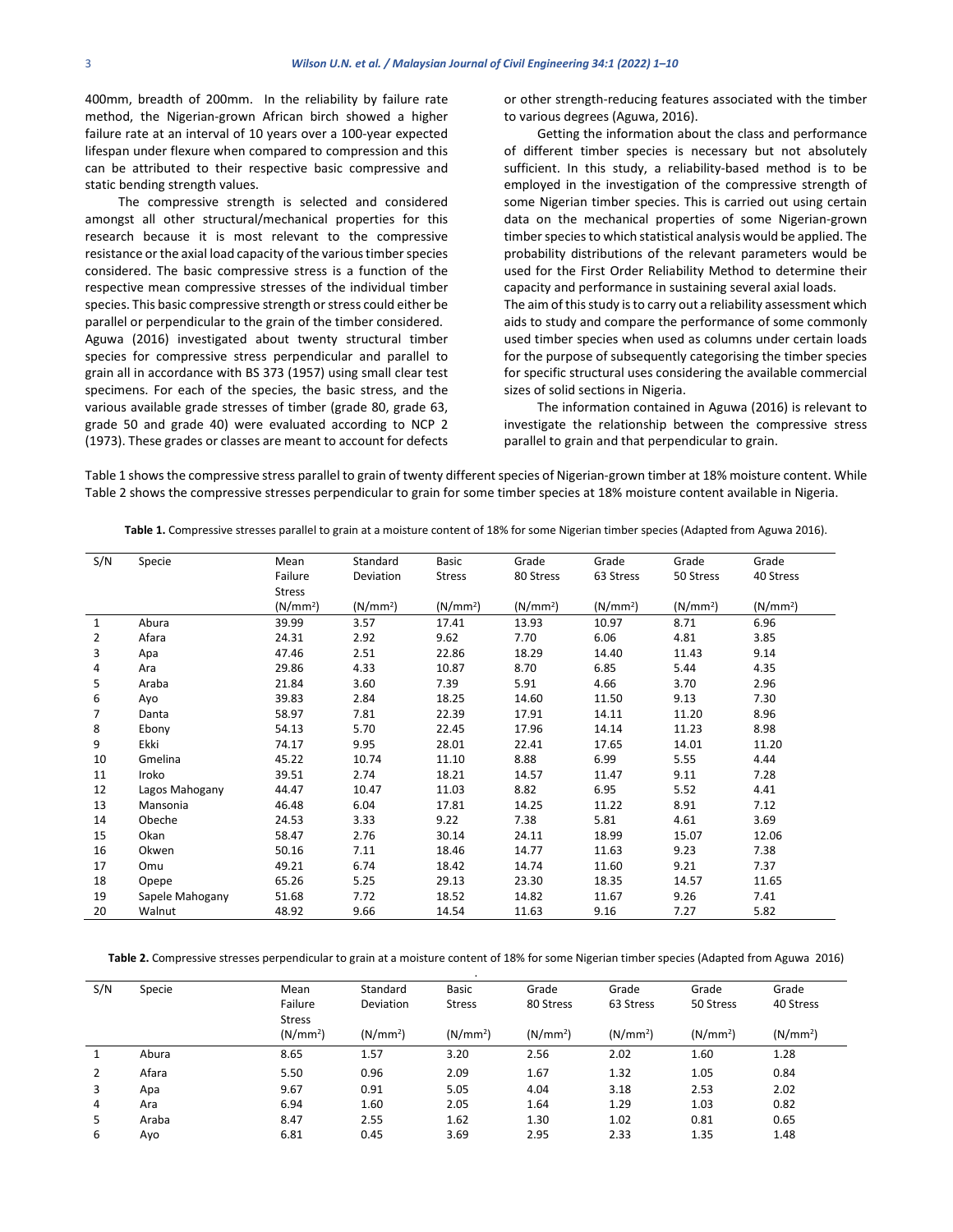| 7  | Danta           | 9.14  | 0.65 | 5.05 | 4.04 | 3.18 | 2.53 | 2.02 |
|----|-----------------|-------|------|------|------|------|------|------|
| 8  | Ebony           | 9.70  | 0.80 | 5.02 | 4.02 | 3.16 | 2.51 | 2.01 |
| 9  | Ekki            | 14.31 | 2.25 | 6.34 | 5.07 | 3.99 | 3.17 | 2.54 |
| 10 | Gmelina         | 5.54  | 0.90 | 2.21 | 1.77 | 1.39 | 1.11 | 0.88 |
| 11 | Iroko           | 9.04  | 1.12 | 4.38 | 3.50 | 2.76 | 2.19 | 1.75 |
| 12 | Lagos Mahogany  | 5.53  | 0.88 | 2.23 | 1.78 | 1.41 | 1.12 | 0.89 |
| 13 | Mansonia        | 8.94  | 1.19 | 4.23 | 3.38 | 3.67 | 2.12 | 1.69 |
| 14 | Obeche          | 5.64  | 0.99 | 2.13 | 1.70 | 1.34 | 1.07 | 0.85 |
| 15 | Okan            | 12.54 | 1.36 | 6.34 | 5.07 | 3.99 | 3.17 | 2.54 |
| 16 | Okwen           | 7.13  | 0.33 | 4.08 | 3.26 | 2.57 | 2.04 | 1.63 |
| 17 | Omu             | 8.98  | 1.20 | 3.96 | 3.17 | 2.50 | 1.98 | 1.58 |
| 18 | Opepe           | 10.34 | 0.25 | 6.32 | 5.06 | 3.98 | 3.16 | 2.53 |
| 19 | Sapele Mahogany | 8.99  | 1.20 | 3.97 | 3.18 | 2.50 | 1.99 | 1.59 |
| 20 | Walnut          | 8.65  | 1.67 | 3.21 | 2.57 | 2.02 | 1.61 | 1.28 |

#### **2.0 METHODOLOGY**

In this section, the compressive stresses parallel and perpendicular to grain of the twenty timber species from literature are compared. Since the strength in timber depends on the angle between the line of action of the load and the direction of the grain (Aguwa 2016), hence the greater compressive stress parallel to grain than the compressive stress perpendicular to grain. This was confirmed by Song and Hong (2019) when they established in their study that timber tends to be weak against load applied perpendicular to grains when loads were applied perpendicularly to a larch cross-laminated timber (CLT) made up of multiple larche laminae. Table 3 shows the different species of timber, their basic compressive stresses perpendicular and parallel to grain as well as the ratios of the compressive stresses perpendicular to that parallel to grain. The

average of these ratios shows that the basic compressive stress perpendicular to the grain of timber is about 22% of the basic compressive stress parallel to grain provided the tests are done following the specifications provided in BS 373 (1957). For the six commonly used timber being considered in this paper namely, 'Abura' *(Mitragyna ciliata),* 'Afara' *(Terminalia superba), '*Iroko' *(Chlorophora excelsa), '*Obeche' *(Triplochiton scleroxylon), '*Ekki'*(Lophira alata),* and African birch or 'chewing stick tree' *(Anogeissus leiocarpus)*, their actual and permissible stress values were used to form limit state equations with which the reliability-based assessment of the individual timber was carried out when used as a column member. A FORTRAN-based First Order Reliability Method software was used to carry out the reliability analysis following the flow chart represented in Figure 1.



**Figure 1** Flow Chart of FORTRAN Subroutine. Adapted and modified from Afolayan and Opeyemi (2010)

`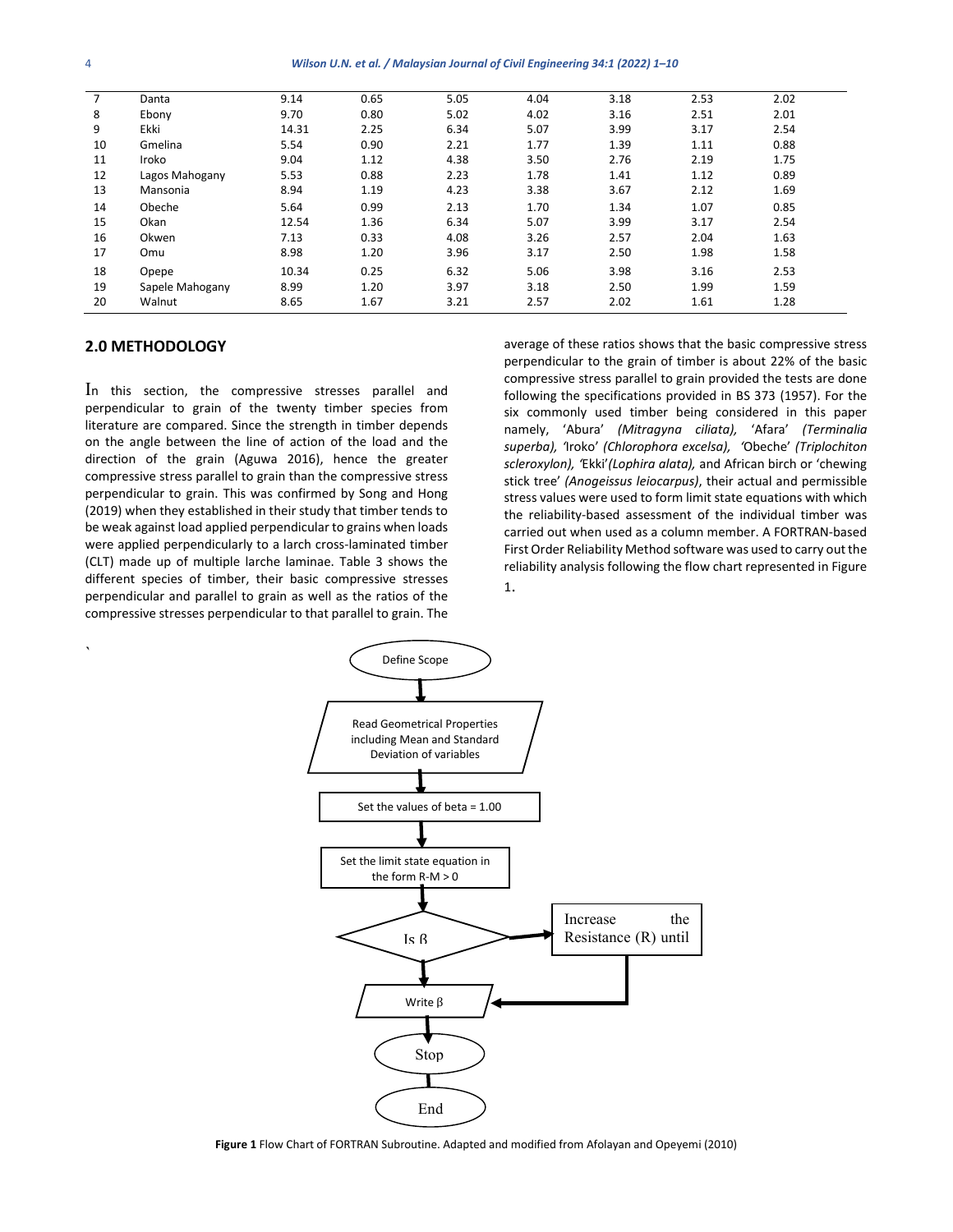The First Order Reliability Method (FORM) was used as a reliability assessment technique to investigate the performance of the column section of six Nigerian-grown timbers reported in this study. This method entails establishing the performance or limit state function. FORM as a reliability assessment technique was first reported in literature by Hasofer and Neils (1974). It was considered in this study because of its flexibility to handle both linear and non-linear performance functions, as well as correlated non-normal variables. FORM is also referred to as Mean Value First order second moment method (MVFOSM), and FORM linearizes the performance function using Taylor series approximation. Hence, it results in a first order approximation. FORM uses only mean and standard deviation of the variables. The mean and standard deviation of the actual and permissible stress are used to evaluate the safety index values and subsequently, the corresponding probabilities of failure. In this work, the FORTRAN programming language was used to enhance the computation process.

#### **3.0 RESULTS AND DISCUSSION**

More often in compression members than in other members is the need for stresses perpendicular to grain. This is attributed to the application of the load on the member. A comparison between basic compressive stress perpendicular to grain and basic compressive stress parallel to grain is shown in Table 3, while a graphical representation of the basic compressive stress perpendicular to grain and that parallel to grain for the various species of timber is presented in Figure 2.

| Specie          | Parallel<br><b>Stress</b><br>to<br>grain<br>(N/mm <sup>2</sup> ) | Perpendicular<br><b>Stress</b><br>to<br>grain<br>(N/mm <sup>2</sup> ) | <b>Stress</b><br>Perpendicular/<br><b>Stress Parallel</b> |
|-----------------|------------------------------------------------------------------|-----------------------------------------------------------------------|-----------------------------------------------------------|
| Abura           | 17.41                                                            | 3.20                                                                  | 0.183802                                                  |
| Afara           | 9.62                                                             | 2.09                                                                  | 0.217256                                                  |
| Apa             | 22.86                                                            | 5.05                                                                  | 0.220910                                                  |
| Ara             | 10.87                                                            | 2.05                                                                  | 0.188592                                                  |
| Araba           | 7.39                                                             | 1.62                                                                  | 0.219215                                                  |
| Ayo             | 18.25                                                            | 3.69                                                                  | 0.202192                                                  |
| Danta           | 22.39                                                            | 5.05                                                                  | 0.225547                                                  |
| Ebony           | 22.45                                                            | 5.02                                                                  | 0.223608                                                  |
| Ekki            | 28.01                                                            | 6.34                                                                  | 0.226348                                                  |
| Gmelina         | 11.1                                                             | 2.21                                                                  | 0.199099                                                  |
| Iroko           | 18.21                                                            | 4.38                                                                  | 0.240527                                                  |
| Lagos Mahogany  | 11.03                                                            | 2.23                                                                  | 0.202176                                                  |
| Mansonia        | 17.81                                                            | 4.23                                                                  | 0.237507                                                  |
| Obeche          | 9.22                                                             | 2.13                                                                  | 0.231020                                                  |
| Okan            | 30.14                                                            | 6.34                                                                  | 0.210352                                                  |
| Okwen           | 18.46                                                            | 4.08                                                                  | 0.221018                                                  |
| Omu             | 18.42                                                            | 3.96                                                                  | 0.214984                                                  |
| Opepe           | 29.13                                                            | 6.32                                                                  | 0.216958                                                  |
| Sapele Mahogany | 18.52                                                            | 3.97                                                                  | 0.214363                                                  |
| Walnut          | 14.54                                                            | 3.21                                                                  | 0.220770                                                  |
| Average         |                                                                  |                                                                       | 0.215812                                                  |

**Table 3**. Comparison between compressive stress parallel to grain and perpendicular to grain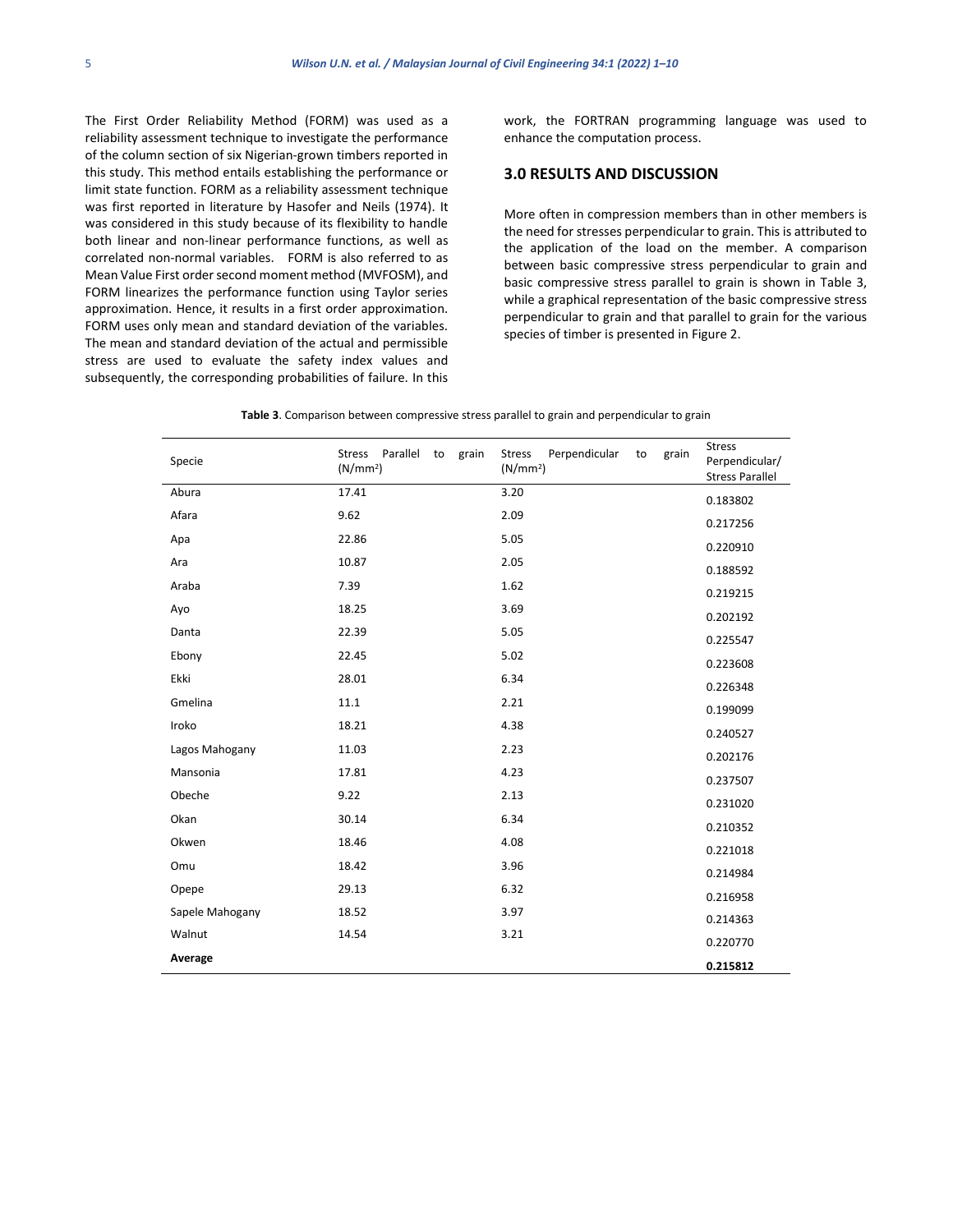

**Figure 2**. A graph of compressive stress perpendicular to grain against compressive stress parallel to grain

From the Figure 2, a model which can be used to compute the basic compressive stress perpendicular to the grain (minor compressive stress) given the basic compressive stress parallel to grain (major compressive stress) or vice versa for other timber species which have not been completely characterised can be expressed according to Equation 5.

$$
f_{bcper} = 0.2235 f_{bcpar} - 0.1186
$$
 (5)  
where

*fbcper* connotes the basic compressive stress perpendicular to grain.

*fbcpar* connotes basic compressive stress parallel to grain.

The correlation coefficient value of  $R^2$  = 0.9759 indicates a very strong relationship between the two parameters and hence validates the model formulated.

A reliability assessment is necessary to evaluate their performances especially with regards to their respective safety indices. Table 4 shows commonly used timber species in Nigeria, their compressive stresses parallel to grain and corresponding grade stresses since the compressive stresses parallel to grain is what is relevant in assessing the compressive resistance of timber when used as a column member. The basic stress values are used to form the limit state equations for the reliability assessment. The probability distributions (which is a function that gives the probabilities of occurrence of possible outcomes for an experiment) is shown in Table 5 with the statistical parameters of the basic variables, where load is assumed to have a lognormal distribution while breadth and depth have a normal distribution (Aguwa and Sadiku, 2011). The statistical parameter, particularly the coefficient of variation is the ratio of the standard deviation to mean.

**Table 4.** Compressive stress parallel to grain and grade Stresses of Some Commonly used Nigerian Timber species

| <b>Timber Specie</b> |               | <b>Mean Failure Stress</b><br>(N/mm <sup>2</sup> ) | <b>Standard Deviation</b><br>(N/mm <sup>2</sup> ) | <b>Basic Stress</b><br>(N/mm <sup>2</sup> ) | Grade<br>80 Stress<br>(N/mm <sup>2</sup> ) | Grade<br>63 Stress<br>(N/mm <sup>2</sup> ) | Reference                    |
|----------------------|---------------|----------------------------------------------------|---------------------------------------------------|---------------------------------------------|--------------------------------------------|--------------------------------------------|------------------------------|
| 1.                   | Abura         | 39.99                                              | 3.57                                              | 17.41                                       | 13.93                                      | 10.97                                      | Aguwa<br>(2016)              |
| 2.                   | Afara         | 24.31                                              | 2.92                                              | 9.62                                        | 7.70                                       | 6.06                                       | Aguwa<br>(2016)              |
| 3.                   | Iroko         | 39.51                                              | 2.74                                              | 18.21                                       | 14.57                                      | 11.47                                      | Aguwa<br>(2016)              |
| 4.                   | Obeche        | 24.53                                              | 3.33                                              | 9.22                                        | 7.38                                       | 5.81                                       | Aguwa<br>(2016)              |
| 5.                   | Ekki          | 74.17                                              | 9.95                                              | 28.01                                       | 22.41                                      | 17.65                                      | Aguwa<br>(2016)              |
| 6.                   | African Birch | 57.15                                              | 5.04                                              | 32.43                                       | 25.95                                      | 20.43                                      | Bello<br>and<br>Jimoh (2018) |

| Parameter    | Distribution | Mean | <b>Standard Deviation</b> | <b>Coefficient of Variation</b> |
|--------------|--------------|------|---------------------------|---------------------------------|
| Load (kN)    | Log          | 250  | 35                        | 0.140                           |
| Breadth (mm) | Normal       | 250  | q                         | 0.036                           |
| Depth (mm)   | Normal       | 250  | q                         | 0.036                           |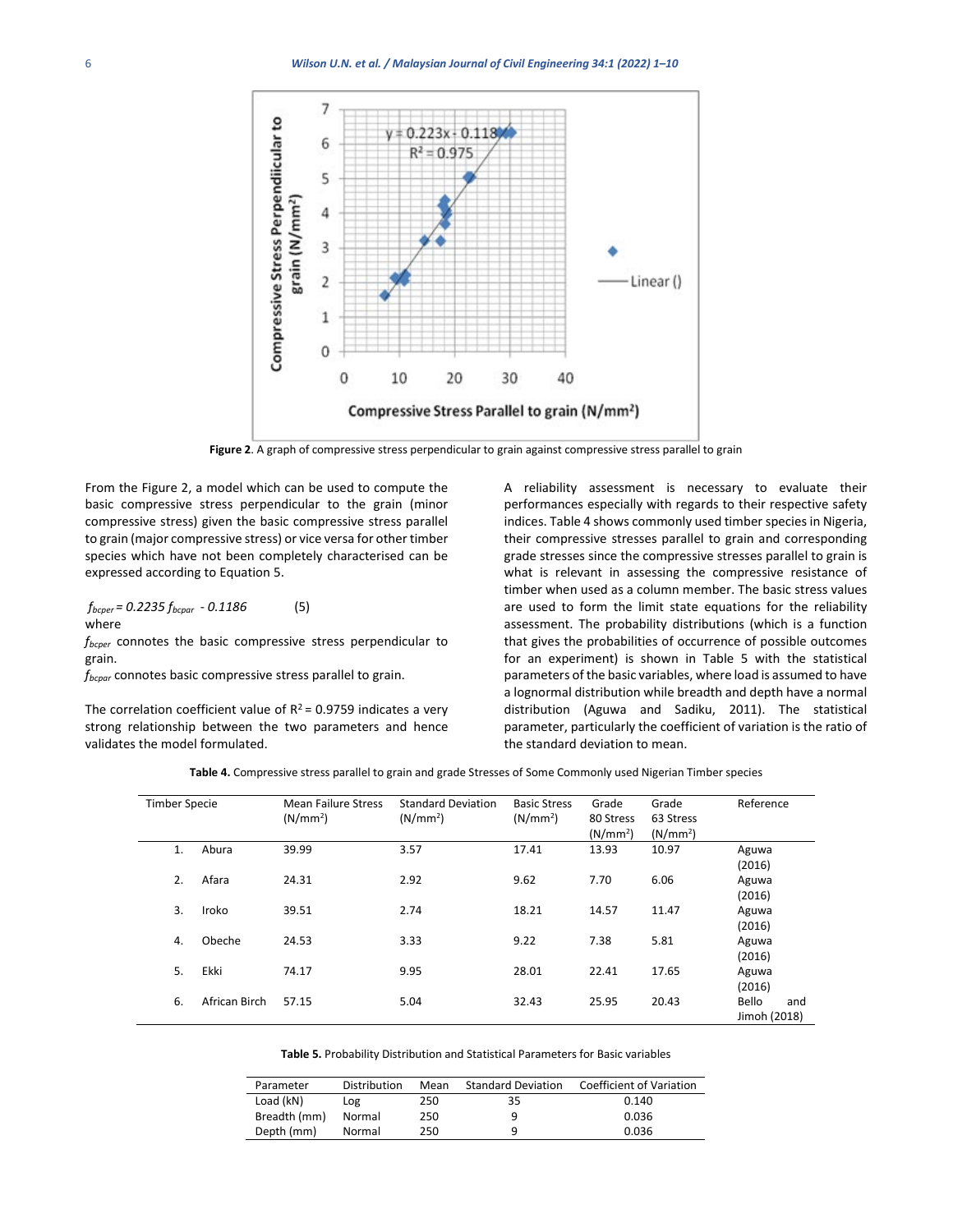For the reliability study reported in this study, a limit state or performance function was written for the column using the basic compressive stress of each timber species mentioned in Table 4 for the reliability to be considered in terms of compression. This is done to ensure that the permissible stress of the column is neither reached nor exceeded. A uniform section of 250 x 250mm column for all the species at different loads was considered and also for 300 x 300mm section which is the maximum section commercially available. These analyses were done using FORM- First Order Reliability Method to determine the probabilities of failure and the safety index values for the different conditions.

The limit state or performance function in compression as given by (Nowak and Collins 2000) in Equation 6;

$$
g(x) = f_{ppar} - f_{apar}.
$$
 (6)

*fppar* = Permissible stress parallel to grain *fapar* = Actual stress parallel to grain

Figure 3 shows the graph of the safety index against the load supported by a 250 x 250 mm section of all the six timber species. The degree to which the structural element is safe is the Safety index, β. Theoretically, the safety index is calculated as the distance between the origin and the reliability curve. The 'Ekki' timber (*Lophira alata*) shows the highest performance amongst the other timber species judging from its safety index of 3.45 and a probability of failure of 2.78 x 10<sup>-3</sup> for loads as much as 1000kN. It was found out that a further increment of the load to 1500kN, the 'Ekki' timber showed a safety index of 1.0, which is still regarded safe and economical by the Nordic Committee on Building (NKB 1978). This implies that sections slightly greater than 250 x 250 mm of that timber can be used for a bridge pier. This performance is followed by the African birch which supports 1000kN load with a safety index of 2.8 and a probability of failure of 2.53  $\times$  10<sup>-2</sup>. In the order of decreasing performance, the 'Iroko'*(Chlorophora excelsa)* follows with a safety index of 0.85 and probability of failure of 0.20, and 'Abura'*(Mitragyna ciliata)* showing a safety index of 0.58 with a probability of failure of 0.28 which are certainly not safe to support a load of 1000kN.



**Figure 3.** Safety Index-Load (kN) relation for a (250 x 250mm) of Nigerian Timber Species for Load between 250 and 1000kN

'Afara' (*Terminalia superba)* and 'Obeche'(*Triplochiton scleroxylon*) come last in the order showing their abilities to safely bear a maximum load of 500kN with safety indices of 1.19 and 0.93 and probability of failure values of 0.12 and 0.18 respectively beyond which, failure is expected. The performance of each timber can be traceable to their compressive stresses parallel to grain.

In Figure 4, it can be seen that only 'Ekki' (*Lophira alata*) and African birch (*Anogeissus leiocarpus*) can safely support a load to as much as 1500kN and this is what makes it different from Figure 3.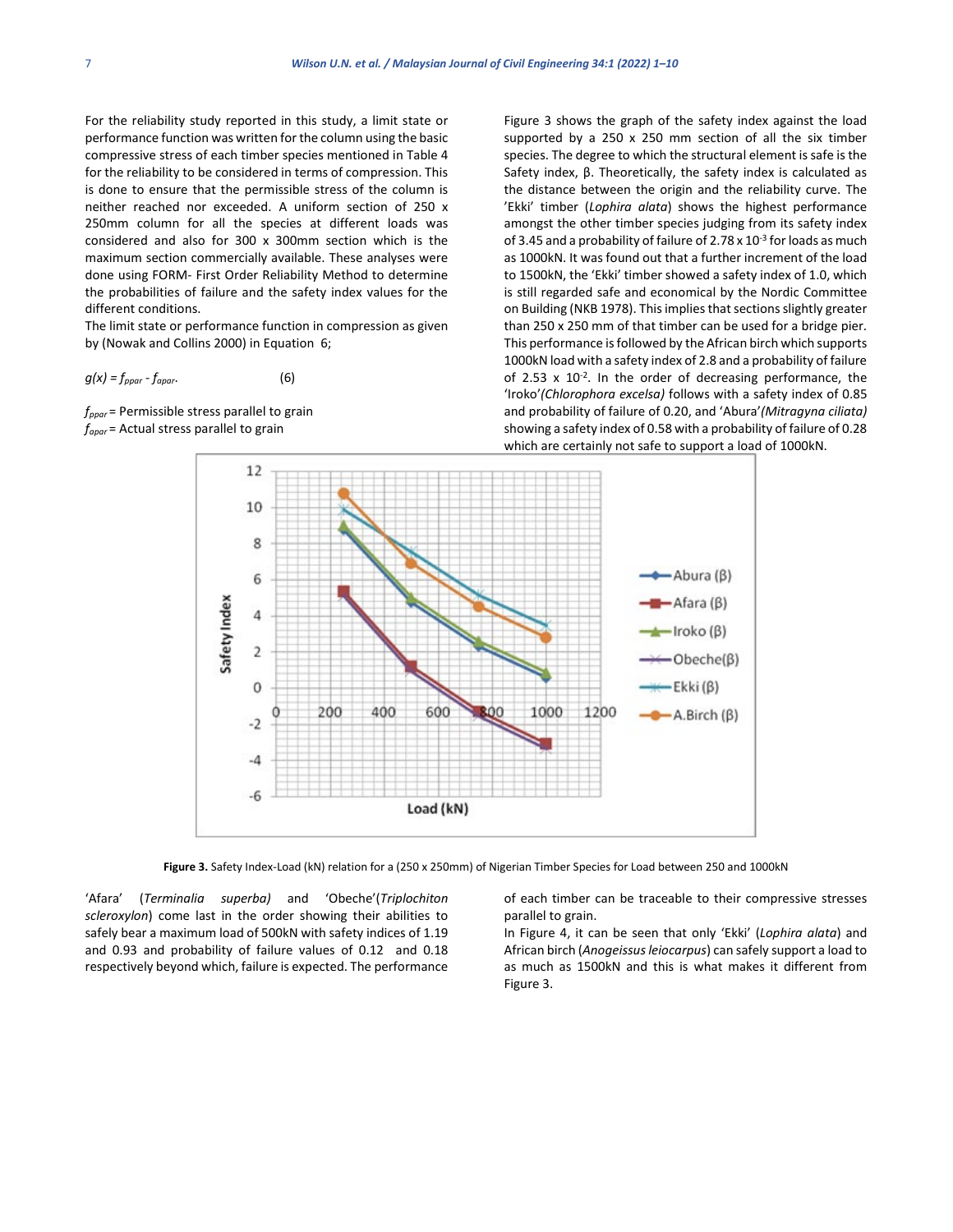

**Figure 4**. Safety Index-Load (kN) relation for a (250 x 250mm) of Nigerian Timber Species for Loads greater than 1000kN

It can be observed that their margin of safety in supporting the load of 1500kN is very slim. 'Ekki' (*Lophira alata*) supports the load with a safety index of 1.0 and a probability of failure of 1.58 x 10-1, while African birch (*Anogeissus leiocarpus*) does with a safety index of 0.34 and a probability of failure of  $3.7 \times 10^{-1}$  which is close to failure.

On increasing the sections of the timber columns to 300 x 300mm which is the maximum section commercially available in the market, their compressive resistance/capacity is invariably increased and the performance of the timber species can be seen in Figure 5.'Ekki' (*Lophira alata*) could support as much as

2000kN with a safety index of 1.47 and a probability of failure of 7.1 x 10-2 which is safe. African birch (*Anogeissus leiocarpus*) of that section does not reflect a safe condition, but for a load of 1500kN, African birch supports it with a safety index of 2.56 and a probability of failure of 5.26  $\times$  10<sup>-3</sup> which is reflective of safe status. 'Iroko'*(Chlorophora excelsa)* and 'Abura'*(Mitragyna ciliata)* are safe enough to support a load of 1000kN as they show safety index values of 3.02 and 2.34 respectively and probabilities of failure of  $1.12 \times 10^{-3}$  and  $2.266 \times 10^{-3}$  respectively.



**Figure 5**. A Safety Index-Load (kN) relation for a (300 x 300mm) of Nigerian Timber species.

'Afara' (*Terminalia superba)* and 'Obeche'(*Triplochiton scleroxylon*) with column section of (300 x 300mm) would safely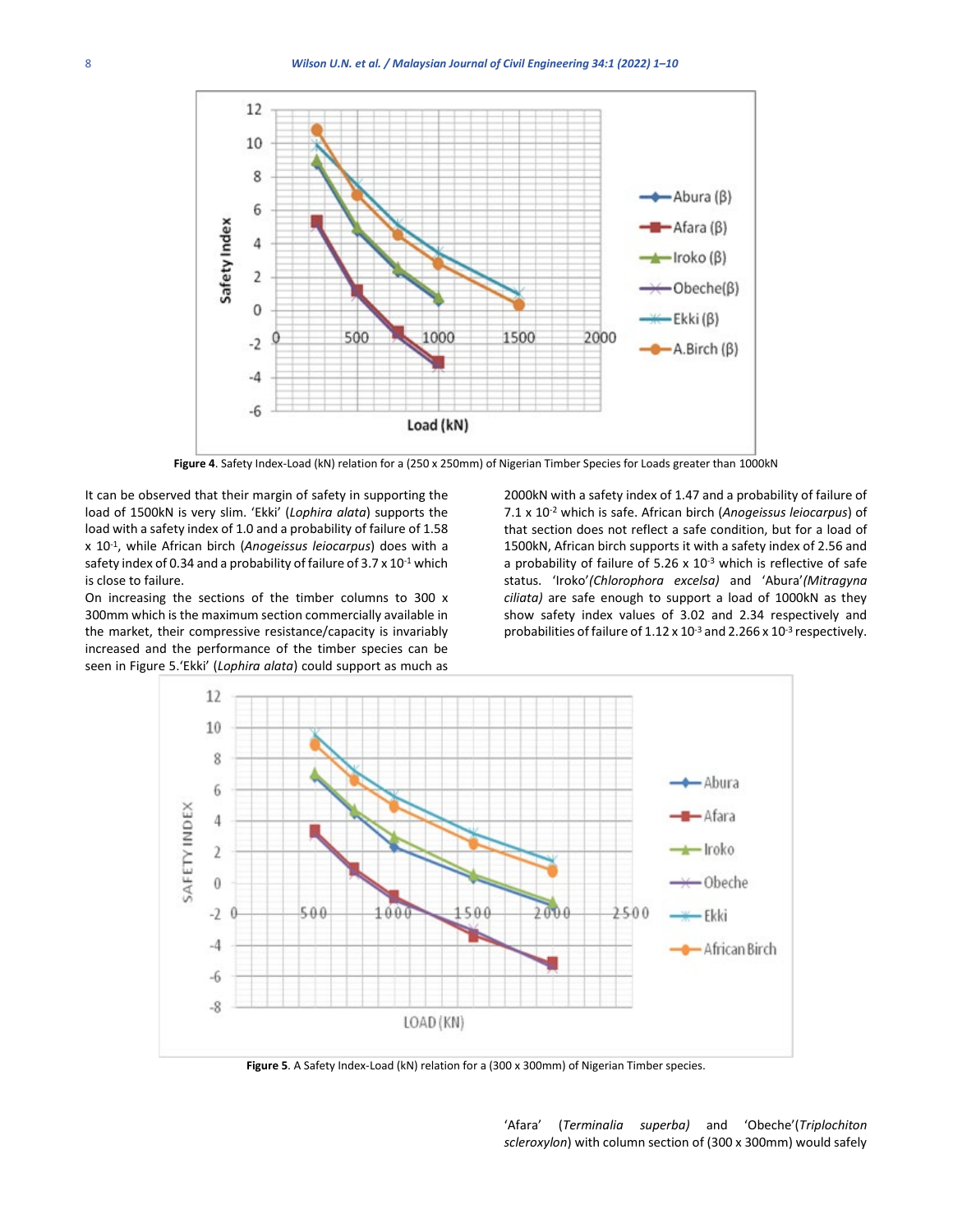support a load of 500kN as can be seen from the various safety index values of 3.39 and 3.13 respectively and their probabilities of failures 3.5 x  $10^{-4}$  and 8.7 x  $10^{-4}$ . These performances of the various timber species under the specified loadings are traceable to their basic compressive strengths parallel to grain which is the key determinant mechanical property for the behaviour of compressive members like columns or piers in timber design.

The safe load that can be supported by the various sections of the different timber species as summarized in Figure 6. The various grade stresses of the compressive stress/strength parallel to grain for the selected species considered are as summarized in Figure 7.



**Figure 6.** Graph of axial load safely supported by 250 x 250mm and 300 x 300mm sections of various timber species



**Figure 7**. Graph of various grade stresses for the different timber species